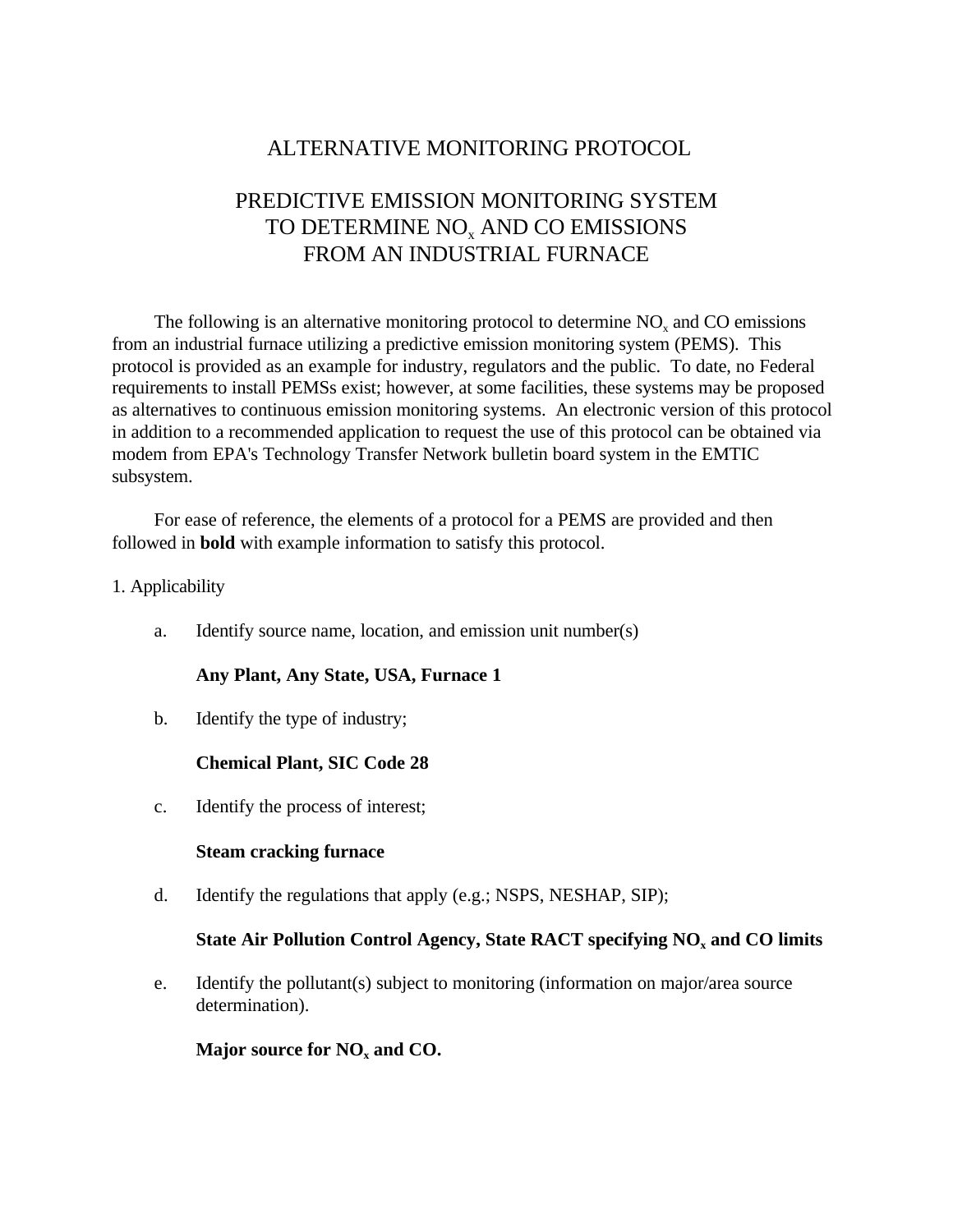f. Provide expected dates of monitor compliance demonstration testing

## **Testing will be performed within 120 days of approval of this alternate monitoring protocol.**

- 2. Source Description
	- a. Provide a simplified block flow diagram with parameter monitoring points and emission sampling points identified (e.g.; sampling ports in the stack);

## **See the attached block flow diagram. Alternatively, a simplified block flow diagram with parameter monitoring points and emission sampling points will be provided in the initial verfication test report.**

b. Provide a discussion of process or equipment operations that are known to significantly affect emissions or monitoring procedures (e.g., batch operations, plant schedules, product changes).

## **None.**

- 3. Control Equipment Description
	- a. Provide a simplified block flow diagram with parameter monitoring points and emission sampling points identified (e.g.; sampling ports in the stack);

## **Not applicable to Furnace 1.**

b. List monitored operating parameters and normal operating ranges;

## **Not applicable to Furnace 1.**

c. Provide a discussion of operating procedures that are known to significantly affect emissions (e.g., catalytic bed replacement schedules, ESP rapping cycles, fabric filter cleaning cycles).

## **Not applicable to Furnace 1.**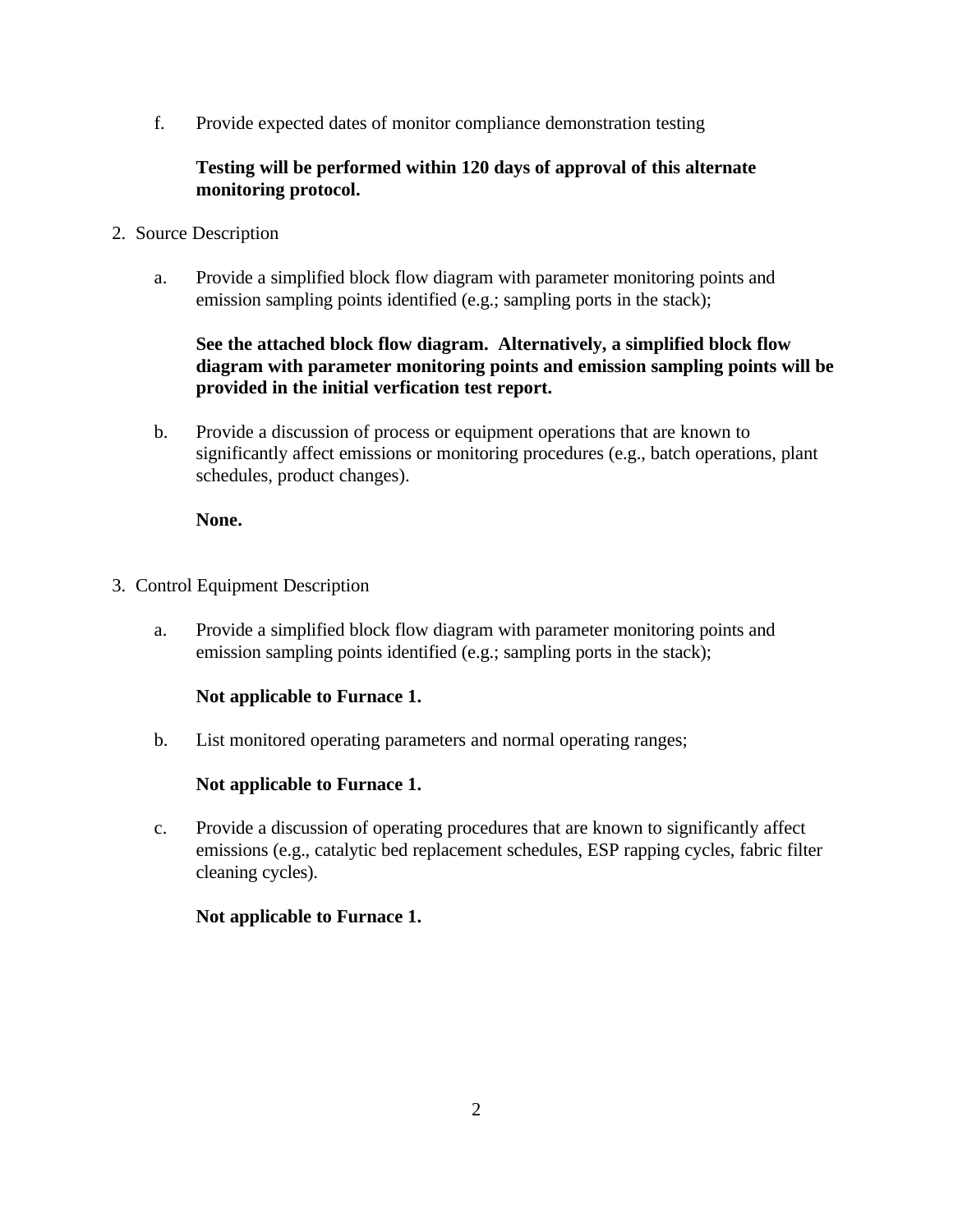#### 4. Monitoring System Design

a. Install, calibrate, operate, and maintain a continuous PEMS;

## **A PEMS has been installed and is being maintained for Furnace 1 as per State regulations.**

b. Provide a general description of the software and hardware components of the PEMS including manufacturer, type of computer, name(s) of software product(s), monitoring technique (e.g., method of emission correlation). Manufacturer literature and other similar information shall also be submitted, as appropriate;

**The PEMS model for Furnace 1 runs on a Digital Equipment Corporation (DEC) process computer. The DEC computer runs the VMS operations system provided by DEC. The furnace model was developed using** *Process Insights***® provided by Pavilion Technologies, Inc. The model that was created by Process Insights is executed on Pavilion's Software CEM®. Process Insights uses a highorder, non-linear regression routine to develop a relationship between calculated and measured operating data. Plant personnel developed a Fortran program to supply the PEMS model with plant data and send calculated results to the process control computer. The process control computer is manufactured by Honeywell Corporation and runs Honeywell's process control software PMX. The PMX saves the raw plant data and calculation results. This PMX software calculates hourly averages from 1 minute snapshots. The hourly averages of raw plant data and calculation results are sent to a data base for storage.**

- c. List all elements used in the PEMS to be measured (e.g., pollutant(s), other exhaust constituent(s) such as  $O_2$  for correction purposes, process parameter(s), and/or emission control device parameter(s));
	- **Feed type**
	- **Firing rate**
	- **Fuel gas density**
	- **Furnace 1 air preheat temperature**
	- **Percent excess oxygen**
	- **Stack temperature**
	- **Inlet air humidity**
	- **Inlet air temperature**
- d. List all measurement or sampling locations (e.g., vent or stack location, process parameter measurement location, fuel sampling location, work stations);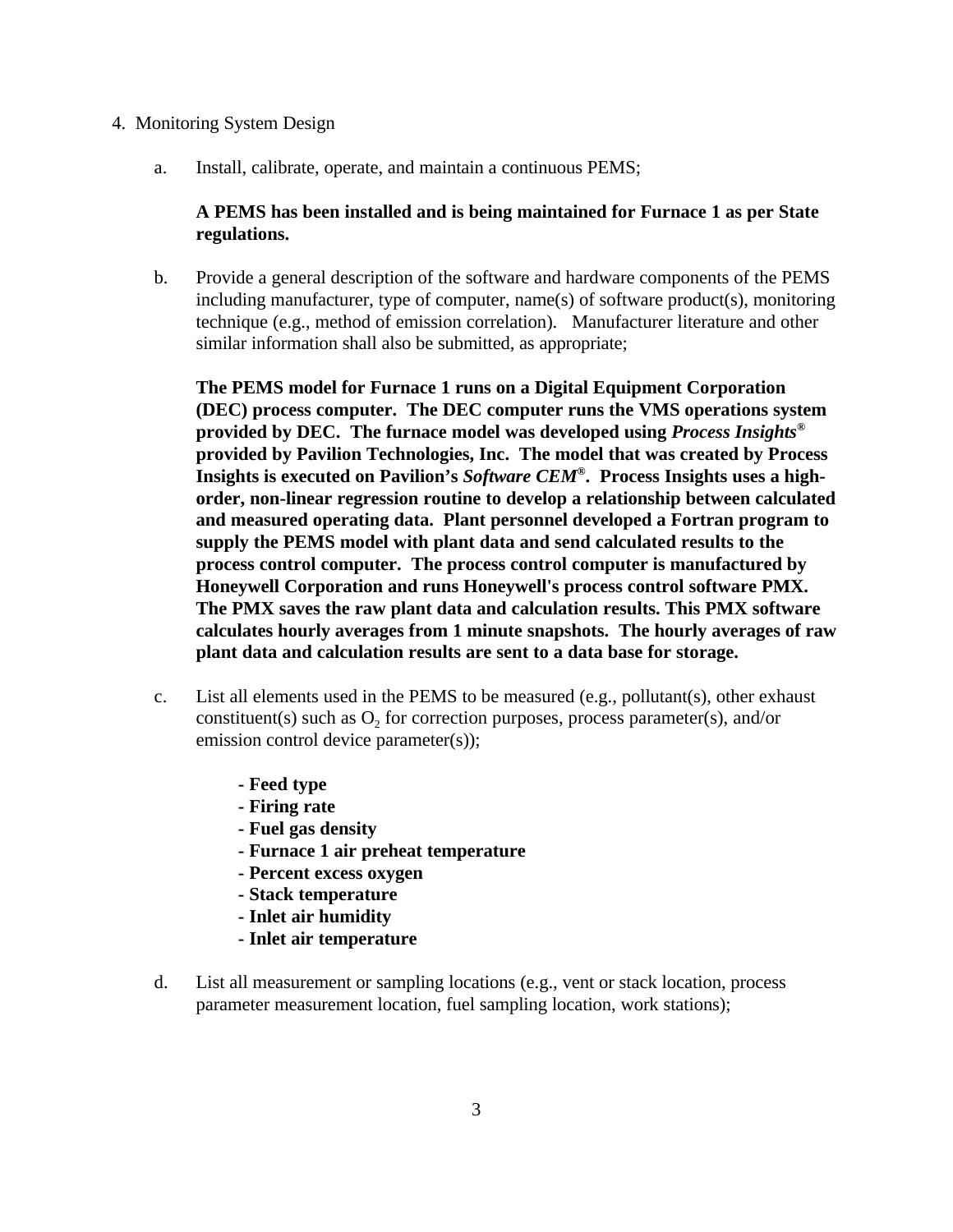#### **See the attached list of locations. Alternatively, a list of all measurement or sampling locations will be provided in the initial verfication test report.**

e. Provide a simplified block flow diagram of the monitoring system overlaying process or control device diagram (could be included in Source Description and Control Equipment Description);

## **See the attached simplified block flow diagram. Alternatively, a simplified diagram of the monitoring system will be provided in the initial verfication test report.**

f. Provide a description of sensors and analytical devices (e.g., thermocouple for temperature, pressure diaphragm for flow rate);

## **See the attached description of sensors and analytical devices. Alternatively, a description of sensors and analytical devices will be provided in the initial verfication test report.**

g. Provide a description of the data acquisition and handling system operation including sample calculations (e.g., parameters to be recorded, frequency of measurement, data averaging time, reporting units, recording process);

**The data acquisition and handling system operation is described in 4.b. The PEMS furnace model uses the sensors listed in 4.c. to calculate the NO<sup>x</sup> and CO furnace emissions. The sensors are measured once per minute. The PEMS model performs calculations once per minute. The calculation results are averaged over a 1 hour time period for long term storage. The results from the PEMS furnace model have units of ppm for NO<sup>x</sup> and CO. The CO results are reported in ppm. The NO<sup>x</sup> is converted to units of pounds of NO<sup>x</sup> per million BTU's fired based on the higher heating value (HHV) of the fuel using the calculation below.**

NO<sub>x</sub>, lb/mmBTU=NO<sub>x</sub>×1.194×10<sup>-7</sup>×F<sub>d</sub>×
$$
\left(\frac{20.9}{20.9-80_2}\right)
$$
  
\nCO, lb/mmBTU=CO×7.268×10<sup>-8</sup>×F<sub>d</sub>× $\left(\frac{20.9}{20.9-80_2}\right)$   
\nNO<sub>x</sub>, lb/hr=NO<sub>x</sub>, lb/mmBTU×NGF×HHV  
\nCO, lb/hr=CO, lb/mmBTU×NGF×HHV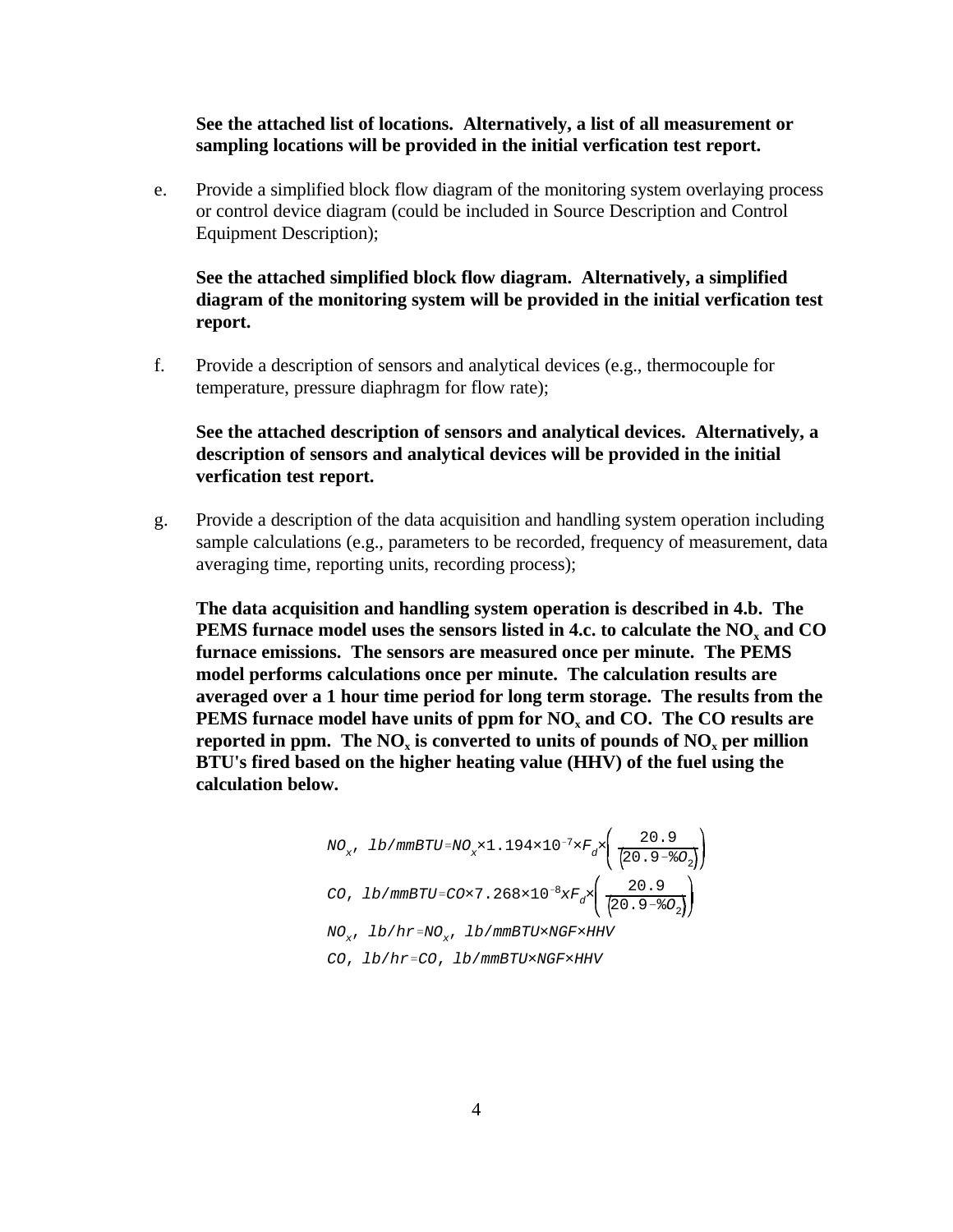**where**

**NO<sup>x</sup> = ppm in exhaust stack CO = ppm in exhaust stack Fd = 8710, EPA Method 19, Table 19-1 O2 = percent oxygen in exhaust stack NGF= Natural gas feedrate, SCFH HHV = Higher Heating Value of natural gas, Btu/SCF**

h. Provide checklists, data sheets, and report format as necessary for compliance determination (e.g., forms for record keeping).

**Records to be kept include hourly emission rates of NO, and CO, results of initial verification and subsequent verification tests, PEMS downtime, and QA/QC data.**

**A summary report will be submitted as required on a quarterly basis.**

- 5. Support Testing and Data for Protocol Design
	- a. Provide a description of field and/or laboratory testing conducted in developing the correlation (e.g., measurement interference check, parameter/emission correlation test plan, instrument range calibrations):

**The NO<sup>x</sup> , CO and O<sup>2</sup> CEMS operated in accordance with EPA test Methods 20 and 10 will be utilized to provide the emissions data set. Emissions during normal operations, startups, shutdowns, and various loads will be collected.**

b. Provide graphs showing the correlation, and supporting data (e.g., correlation test results, predicted versus measured plots, sensitivity plots, computer modeling development data).

**The graphs showing the correlation and supporting data will be provided with the initial verification test report.**

- 6. Initial Verification Test Procedures
	- a. Perform an initial relative accuracy test (RA test) to verify the performance of the PEMS over the permitted operating range. The PEMS must meet the relative accuracy requirement of the applicable Performance Specification in 40 CFR Part 60, Appendix B. The test shall utilize the test methods of 40 CFR Part 60, Appendix A.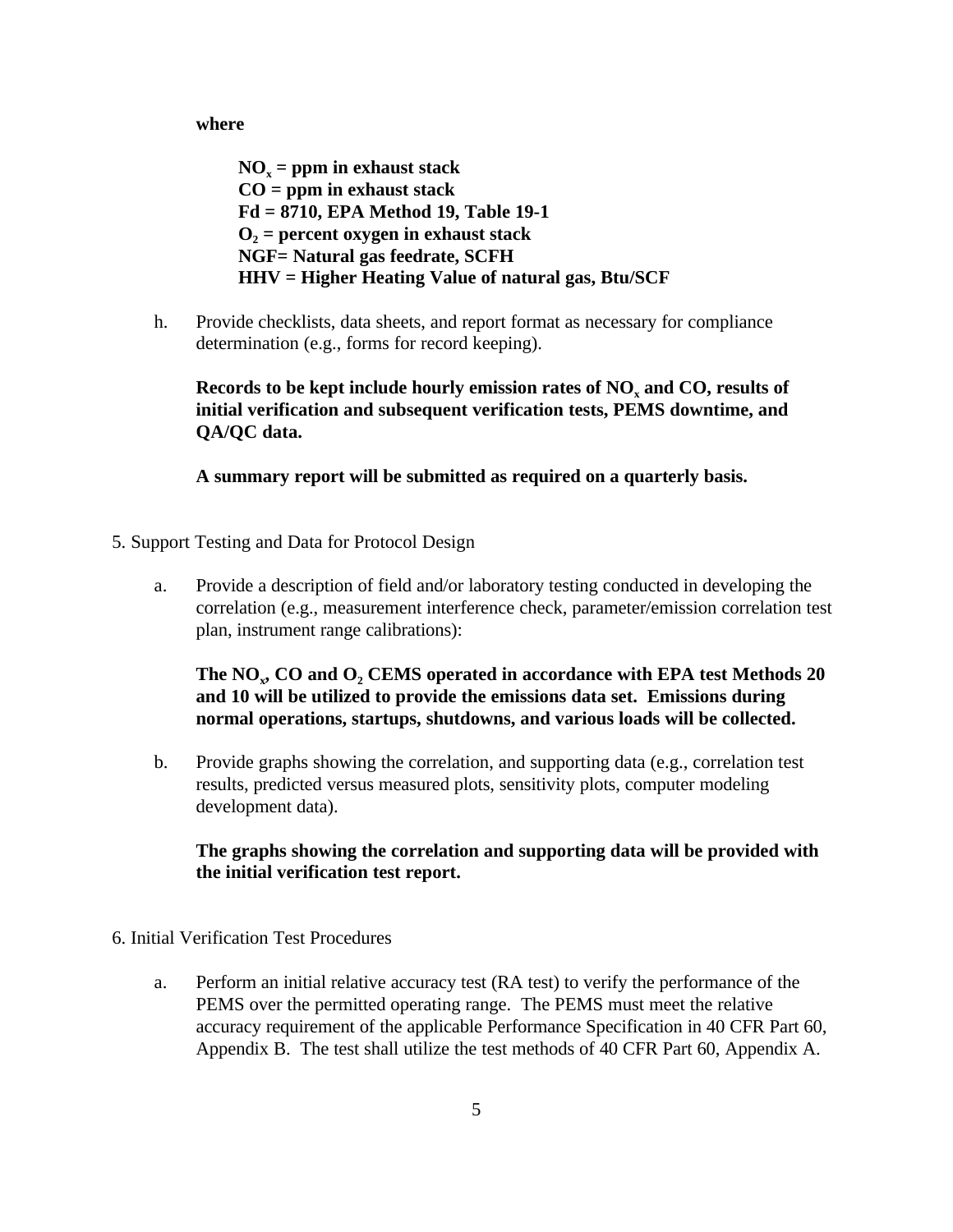**As per Performance Specification 2, the relative accuracy of the NO<sup>x</sup> PEMS in terms of the applicable emission standard must be demonstrated to be less than 20% of the average test method value or 10% of the applicable standard, whichever is greater.**

**As per Performance Specification 4A, the relative accuracy of the CO PEMS in terms of the applicable emission standard must be demonstrated to be less than 10% of the average test method value or 5 ppm, whichever is greater. The initial relative accuracy tests will be performed utilizing EPA Method 20 for NO<sup>x</sup> and O<sub>2</sub>** and Method 10 for CO.

b. Identify the most significant independently modifiable parameter affecting the emissions. Within the limits of safe unit operation, and typical of the anticipated range of operation, test the selected parameter for three RA test data sets at the low range, three at the normal operating range and three at the high operating range of that parameter, for a total of nine RA test data sets. Each RA test data set should be between 21 and 60 minutes in duration:

**The most significant independently modifiable parameter affecting NO<sup>x</sup> emissions is the furnace firing rate. The most significant independently modifiable parameter affecting CO emissions is excess oxygen. An instrumental sample van equipped with redundant NO<sup>x</sup> and CO analyzers will be connected to the Furnace 1 stack. The furnace will be lined out at maximum, and intermediate, and a minimum firing rate for 63 minutes (21 minutes for each data set) at each rate. Analyzer measurements of the Furnace 1 emissions of NO<sup>x</sup> and CO will be collected throughout the total test period. Concurrent with the collection of the analyzer data, the NO<sup>x</sup> and CO emission data predicted by the PEMS model will be collected. The PEMS model's calculated emissions will then be compared with emissions measured by the analyzers. The RATA will be repeated with excess oxygen being the independently modifiable variable instead of firing rate to test the relative accuracy of the CO model.**

c. Maintain a log or sampling report for each required stack test listing the emission rate in accordance with the applicable emission limitations:

## **A log will be maintained during the required stack tests that will include all parameter readings and emissions measurements for each minute of the stack test.**

d. Demonstrate the ability of the PEMS to detect excessive sensor failure modes that would adversely affect PEMS emission determination. These failure modes include gross sensor failure or sensor drift.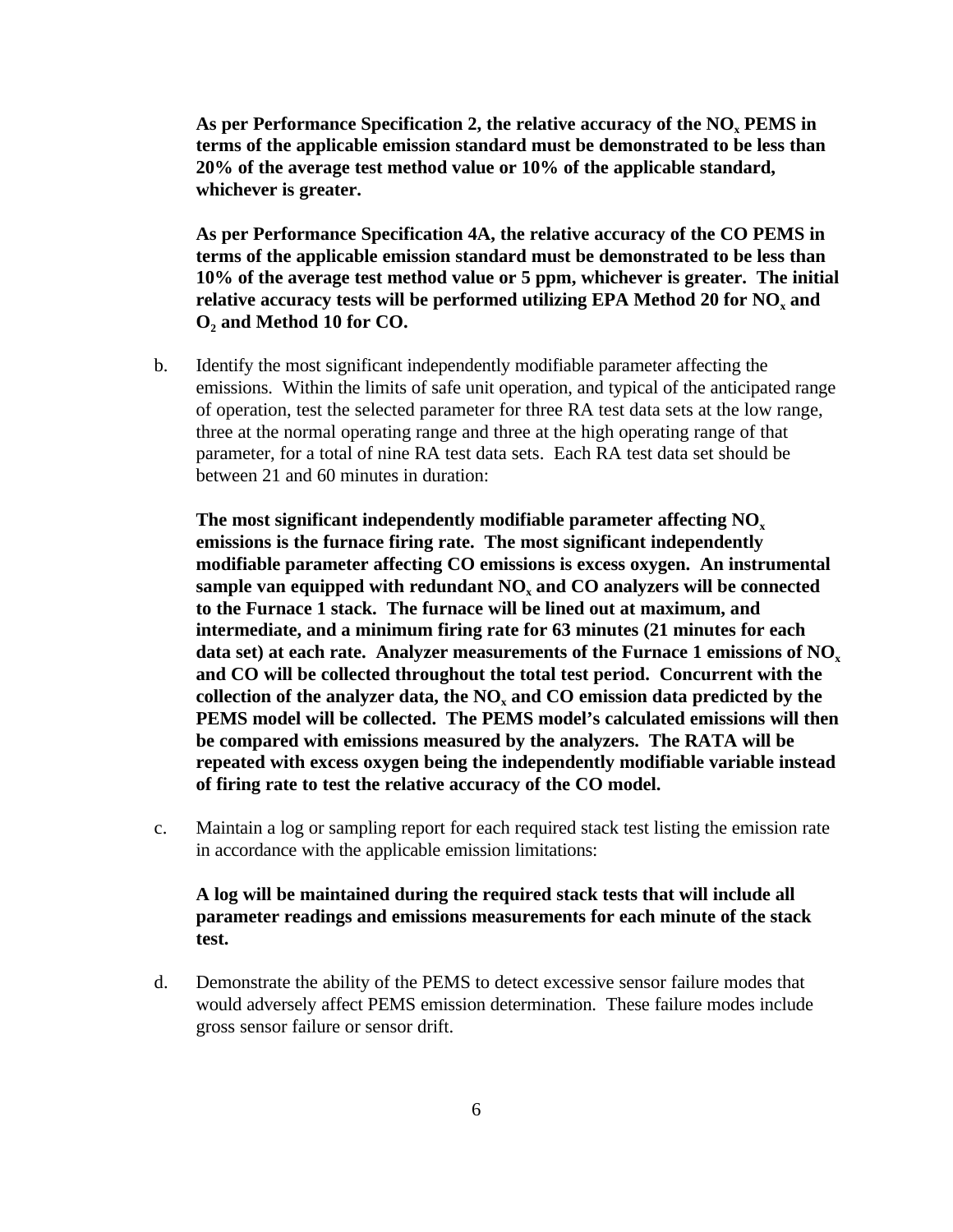- i. The owner or operator shall demonstrate the ability to detect sensor failures that would cause the PEMS emissions determination to drift significantly from the original PEMS value.
- ii. The owner or operator may use calculated sensor values based upon the mathematical relationships established with the other sensors used in the PEMS. The owner or operator shall establish and demonstrate the number and combination of calculated sensor values which would cause PEMS emission determination to drift significantly from the original PEMS value.

**Pavilion's** *Software CEM* **consists of a Sensor Validation System and an Emission Model. The Sensor Validation System consists of a highly accurate model of each sensor as a function of the other incoming sensors. These sensor models are derived with the same modeling tool used to create the emission model and are highly accurate (within 2% of the normal sensor readings) over the entire operation range of the emission unit.**



# *Sensor Validation System*

**Prior to any sensor data being used in the emission model, the data is validated by the Sensor Validation System as shown above. Data from each sensor is validated every minute to ensure that the emission model is receiving data consistent with that obtained during the PEMS development. By ensuring that the sensor data is consistent with the data gathered during the development of the PEMS, the accuracy of the emission model, at all times, is ensured. The Sensor Validation System is based on solid principles that are commonly used in all measurements, essentially, checking one sensor measurement against an independent measurement. This is exactly how calibration of a sensor is done; a sensor is compared against an independent reference value and if it is off, it is**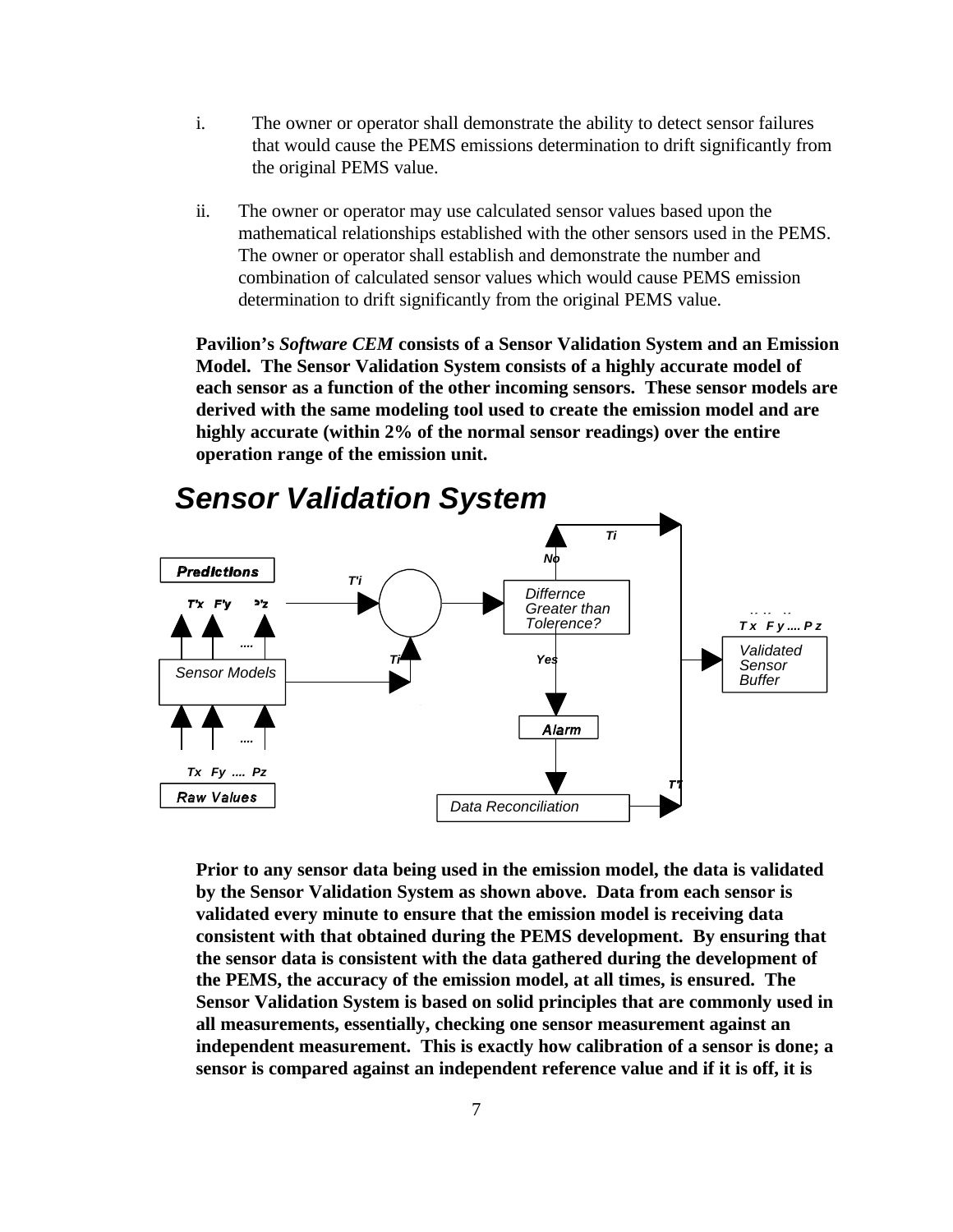**adjusted or replaced. This is the same concept behind every Sensor Validation System. It is based on independent checks of each sensor, but the reference in the case of the sensor validation system is a highly accurate sensor model based on data from the other sensors collected during the PEMS development. Each sensor model is highly accurate over the entire range of operation of the emission unit.**

**Consider the following: Sixteen temperature transducers located at various positions on a process. The temperature measurements of each transducer is correlated and interdependent. If, for example, these transducers are located on a pipe and one sees that transducer A reads 134 degrees , C reads 135.2 degrees, but B reads 57 degrees, then if B is located between A and C on the pipe, it is evident that B is wrong. In fact, B should be measuring around 134.6 degrees. Note that with the information provided here, it is unclear as to whether B has failed or whether A or C have failed. Since A and C agree, the assumption is that B has failed. The same is true in calibration of any instrument. If when comparing an instrument to a reference, and there is a significant deviation, it could be that the instrument is off, or the reference is off or both. To check which one is off, another instrument is used to validate the results. If two instruments agree, but one is off, then it is highly probable that the one that is off is bad. To be very sure, another instrument could be used to further validate the results. If three agree and one is off, then the one that deviates from the other three is almost assuredly in error.** 

**The Sensor Validation System uses this same principle. It compares each sensor to the other sensors. In fact, it compares not just with one other sensor, but independently with several other sensors to ensure the accurate validation of the sensor data before the data is used in the emission model.**

**A sensor drift limit will be established for each sensor so that PEMS inaccuracy from excessive drift is minimized. The excessive sensor drift values will be demonstrated prior to the RA tests as not adversely effecting the PEMS accuracy and will be incorporated into the PEMS so that the operator can be alerted to any sensor malfunction.**

**Another benefit of the Sensor Validation System is the ability of the sensor models to accurately determine sensor values so that in the event of a sensor failure or drift, the emission model can continue to determine emissions accurately by utilizing the calculated sensor value. This validation and data reconciliation function ensures that the PEMS will continuously provide accurate monitoring values in a reliable and robust fashion.**

**Prior to the initial RATA, a demonstration of the ability of the PEMS to identify**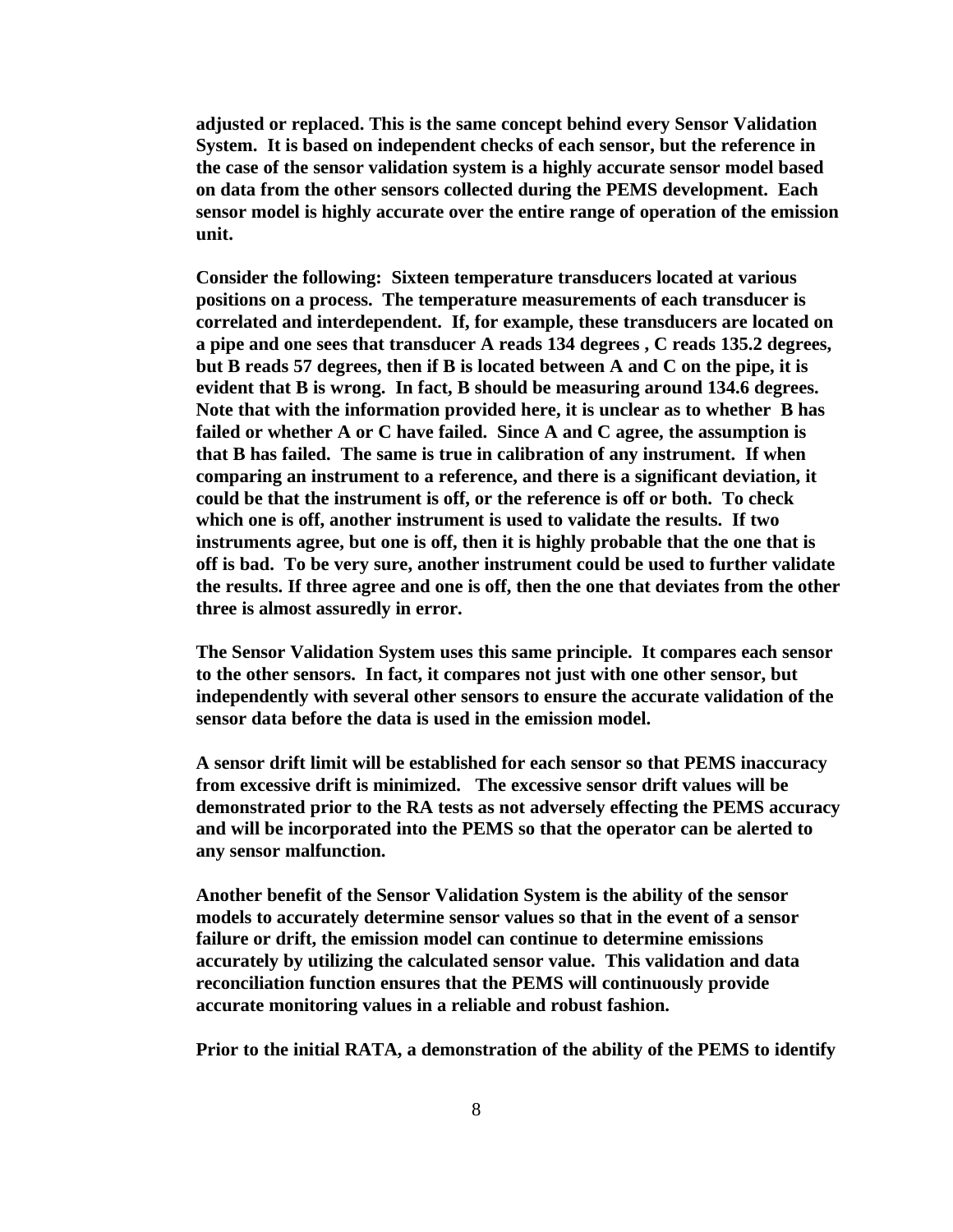**failed sensors and to reconcile failed sensors while maintaining the accuracy of the PEMS to within 20% of the original PEMS value will be performed. This demonstration will be conducted over the entire operating range of the emission unit. The demonstration will consist of: artificially failing each sensor and then ascertaining the accuracy of the PEMS when utilizing the calculated sensor value; artificially failing each combination of sensors and then ascertaining the accuracy of the PEMS when utilizing the calculated sensor values; and the ability of the PEMS to alert the operator regarding the status of PEMS accuracy in the unlikely event of sensor failure or failures. The results of the demonstration will be reported in the initial verification test report.**

#### 7. Quality Assurance Plan

a. Provide a list of the input parameters to the PEMS (e.g., transducers, sensors, gas chromatograph, periodic laboratory analysis), and a description of the sensor validation procedure (e.g., manual or automatic check):

**The list of PEMS furnace operating parameters will be included in the initial verification test report. The Sensor Validation System is used to automatically validate each of the sensors once each minute. An alarm will activate if the Sensor Validation System identifies a sensor input as outside the acceptable range.**

b. Provide a description of routine control checks to be performed during operating periods (e.g., preventive maintenance schedule, daily manual or automatic sensor drift determinations, periodic instrument calibrations)

**The sensor validation system performs automatic sensor drift determinations. Each sensor input to the PEMS is received and evaluated before it is allowed to be used in the PEMS emission model. The sensor validation system evaluates each sensor independently of the PEMS emission model using redundant data from or mathematical relationships based on other sensors inputs to the PEMS. In addition, the input sensors will be calibrated prior to the data gathering program and periodically as recommended by the manufacturer.**

c. Provide minimum data availability requirements and procedures for supplying missing data (including specifications for equipment outages for QA/QC checks):

**Valid data will be collected for at least 95% of the unit operating hours. Process data recorded during PEMS outages can be read directly from electronic records into the PEMS and the resulting emissions recorded normally for the purposes of missing data substitution.**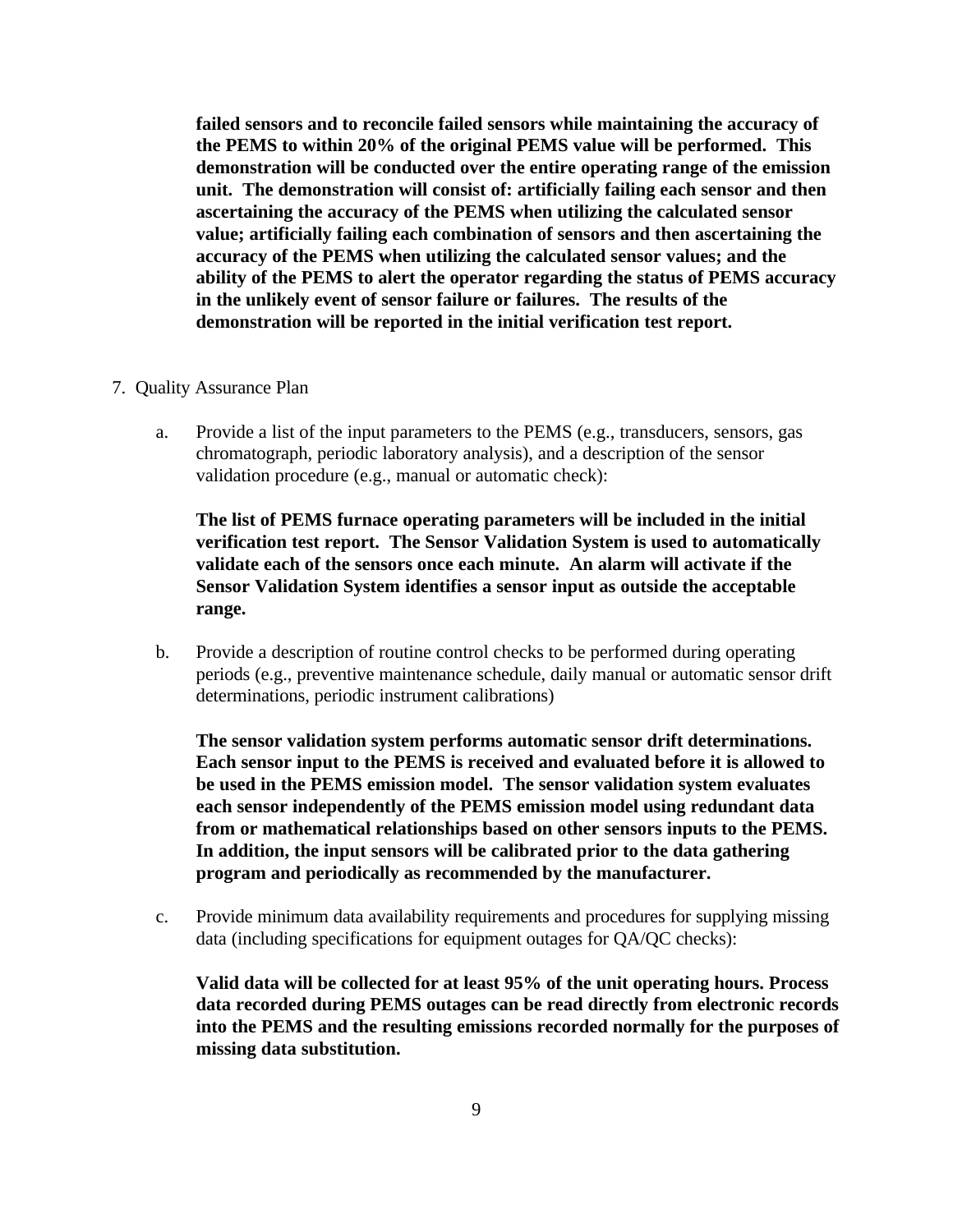d. List corrective action triggers [e.g., response time deterioration limit on pressure sensor, use of statistical process control (SPC) determinations of problems, sensor validation alarms]:

**The sensor validation system will alarm whenever excessive sensor drift or failure is detected or the sensor pattern is not recognized as would be the case of the furnace being improperly operated.**

e. List trouble-shooting procedures and potential corrective actions:

**Sensor Validation System alarms will trigger an investigation into the cause of the alarm. The operator will investigate the cause and take corrective actions as necessary. Potential corrective actions could include furnace operating adjustments or sensor repair or replacement. If furnace operating adjustments are necessary, they will be done expeditiously. Sensor repair or replacement will occur as soon as practicable, however, sensor reconciliation will occur immediately.**

f. Provide an inventory of replacement and repair supplies for the sensors:

**Spare parts for all sensors will be obtained directly from the manufacturer on an as needed basis.**

g. Specify, for each input parameter to the PEMS, the drift criteria for excessive error (e.g.: the drift limit of each input sensor that would cause the PEMS to exceed relative accuracy requirements):

**The drift criteria for excessive error will be computed for each parameter using Pavilion software that performs a drift perturbation analysis of each parameter. The results of the perturbation analysis will be provided with the initial verification test report.**

h. Conduct a quarterly electronic data accuracy assessment tests of the PEMS.

**The quarterly electronic data accuracy assessment tests will consist of:**

**1. An emissions model integrity check that is performed by challenging the PEMS with a set of known inputs, obtaining the PEMS output, and then comparing that output to the expected output (i.e. the output that would be given by the PEMS when it passed the most recent RA test). The difference between the expected output and the actual output should be within ±5%. If the PEMS does not meet this criteria, it will be tuned or adjusted as described in section 8.a. of this protocol.**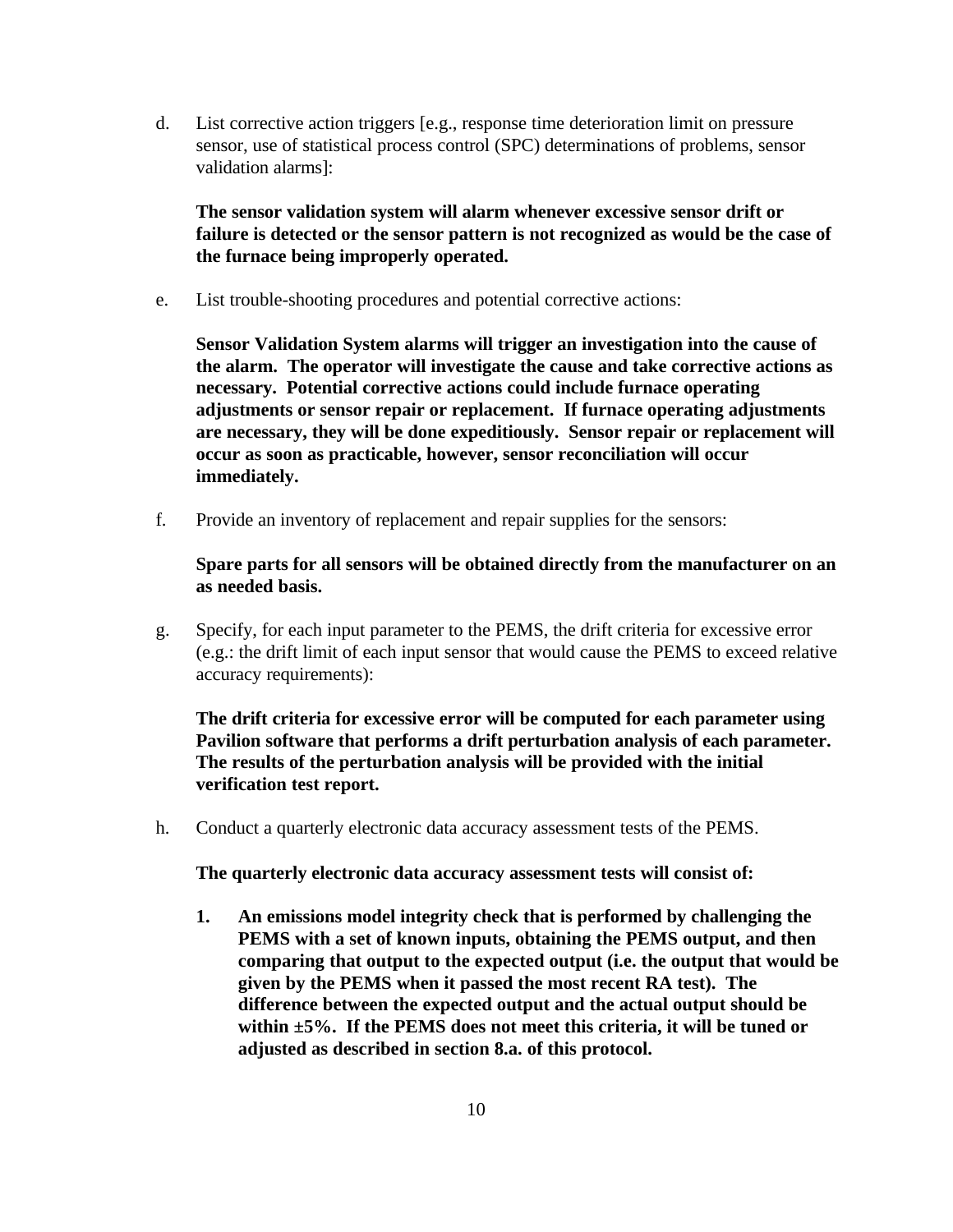- **2. A sensor validation system integrity check that is performed by comparing (manually or automatically) each input parameter to an independent measurement or calculated sensor value. If this drift detection check shows that any of the input parameters have drifted by more than the criteria for excessive error as established in accordance with Section 6.d, then those parameters shall be recalibrated, or replaced and calibrated, and subjected to another sensor drift check as described in this section.**
- i. Conduct semiannual RA tests of the PEMS. Annual RA tests may be conducted if the most recent RA test result is less than or equal to 7.5%. Identify the most significant independently modifiable parameter affecting the emissions. Within the limits of safe unit operation and typical of the anticipated range of operation, test the selected parameter for three RA test data pairs at the low range, three at the normal operating range, and three at the high operating range of that parameter for a total of nine RA test data sets. Each RA test data set should be between 21 and 60 minutes in duration:

**Three test runs at maximum, three at normal, and three at minimum firing rates** will be conducted. Analyzer measurements of the furnace NO<sub>x</sub> emissions will be **collected throughout the total test period. Concurrent with the collection of the test method emissions data, the NO<sup>x</sup> emissions data determined by the PEMS will be collected. The PEMS emissions data will then be compared with emissions measured by the test method.**

#### 8. PEMS Tuning

a. Perform tuning of the PEMS provided that the fundamental mathematical relationships in the PEMS model are not changed.

**Tuning may be performed in order to enhance the accuracy of the PEMS for the following reasons provided the availability of reference emissions data: process aging, process modification, and new process operating modes. The PEMS must be tuned on an augmented set of data which includes the set of data used for developing the model in use prior to tuning and the newly collected set of data needed to tune the model. Verification that the PEMS model is acceptable after tuning must be performed utilizing a set of reference test method emissions data and PEMS emissions data from the most recent RATA or other test which was not used for model tuning. The date, reasons and details of PEMS tuning will be documented and indicated in the quarterly report.**